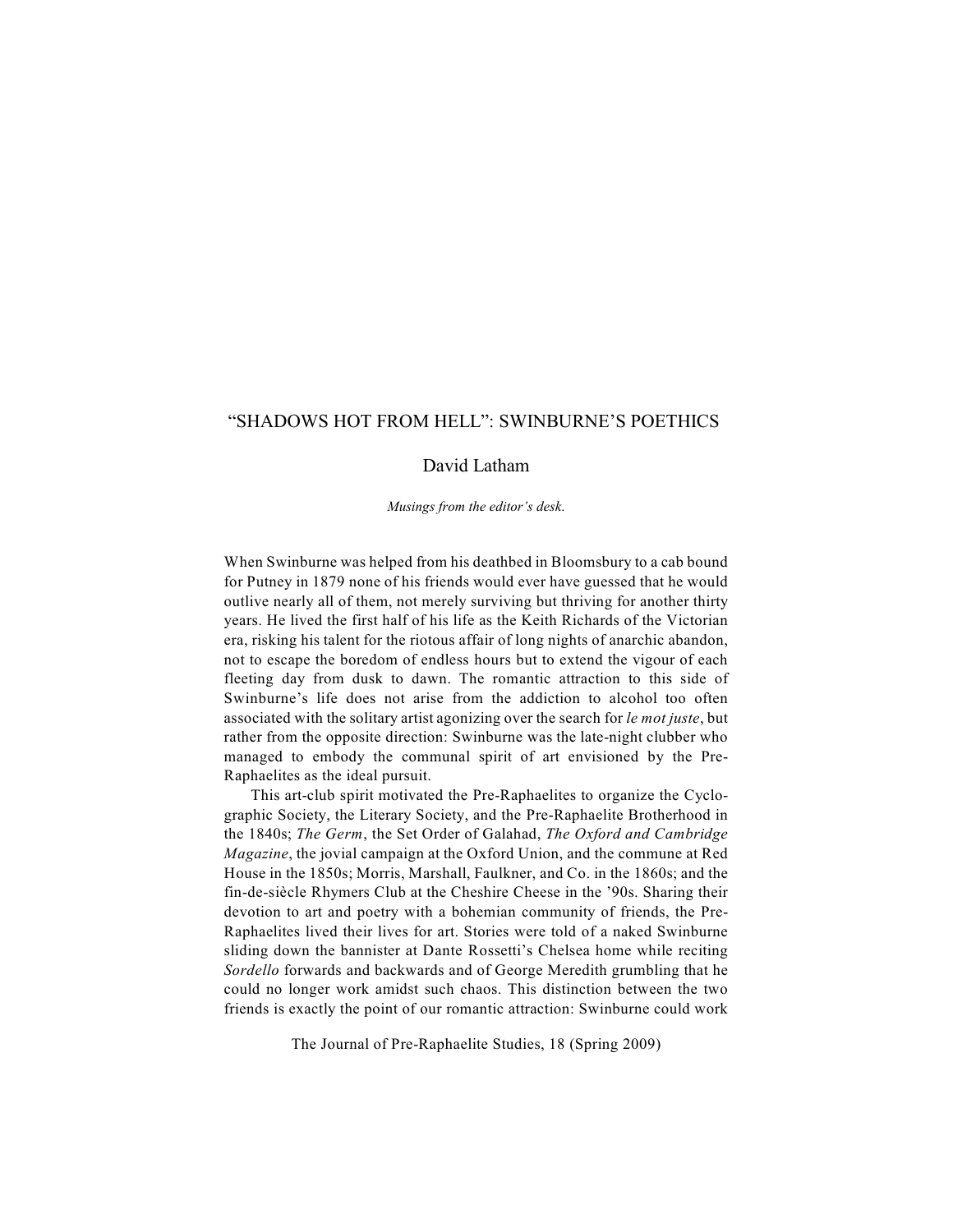despite the chaos, somehow managing to write prolifically. Faced with the *l'allegro* and *il penseroso* options that Milton once wrestled with, Swinburne managed to conflate the Apollonian scholar with the Dionysian reveller, able to embody the excessive extremes of both lives at once.

*Dante's Inferno*, an early Ken Russell film steeped in the adolescent spirit of the 1960s, conveys that romantic attraction to the bohemian commune of artists. In a typical scene, Morris, Rossetti, and Swinburne enter a church in pursuit of their unorthodox interests: Morris rushes straight to the windows, gazing in awe at the stained glass; Rossetti sidles along a pew to flirt with a stunner knelt in prayer; and, completing the trio's sacrilege, Swinburne attempts to ravish a statue of the Virgin Mary. For well over a century Swinburne exemplified the daring rebel, vilified by some as "the "libidinous laureate of a pack of satyrs," "avowedly fixed in an attitude of revolt against the current notions of decency and dignity and social duty" (Morley 147, 145). Thomas Hardy recalled the day he discovered "new words in classic guise" when he purchased *Poems and Ballads* in 1866. Too excited to wait until he reached home, Hardy stumbled along the cobblestones, his head bent low to the leaves of the book:

> – It was as though a garland of red roses Had fallen about the hood of some smug nun When irresponsibly dropped as from the sun, In fulth of numbers freaked with musical closes, Upon Victoria's formal middle time His leaves of rhythm and rhyme. ("A Singer Asleep" 6-11)

Students during Oscar Wilde's day would walk the lanes of Oxford chanting "Dolores, our Lady of Pain." Students during my day a century later would walk the orchards of Nova Scotia reciting stanzas from the queens and idols of excess:

> What adders came to shed their coats? What coiled obscene Small serpents with their soft stretching throats Caressed Faustine. ("Faustine" 133-36)

Their heads neared, and their hands were drawn in one, And they saw dark, though still the unsunken sun Far through fine rain shot fire into the south; And their four lips became one burning mouth. ("Tristram of Lyonesse" 1.1061-64)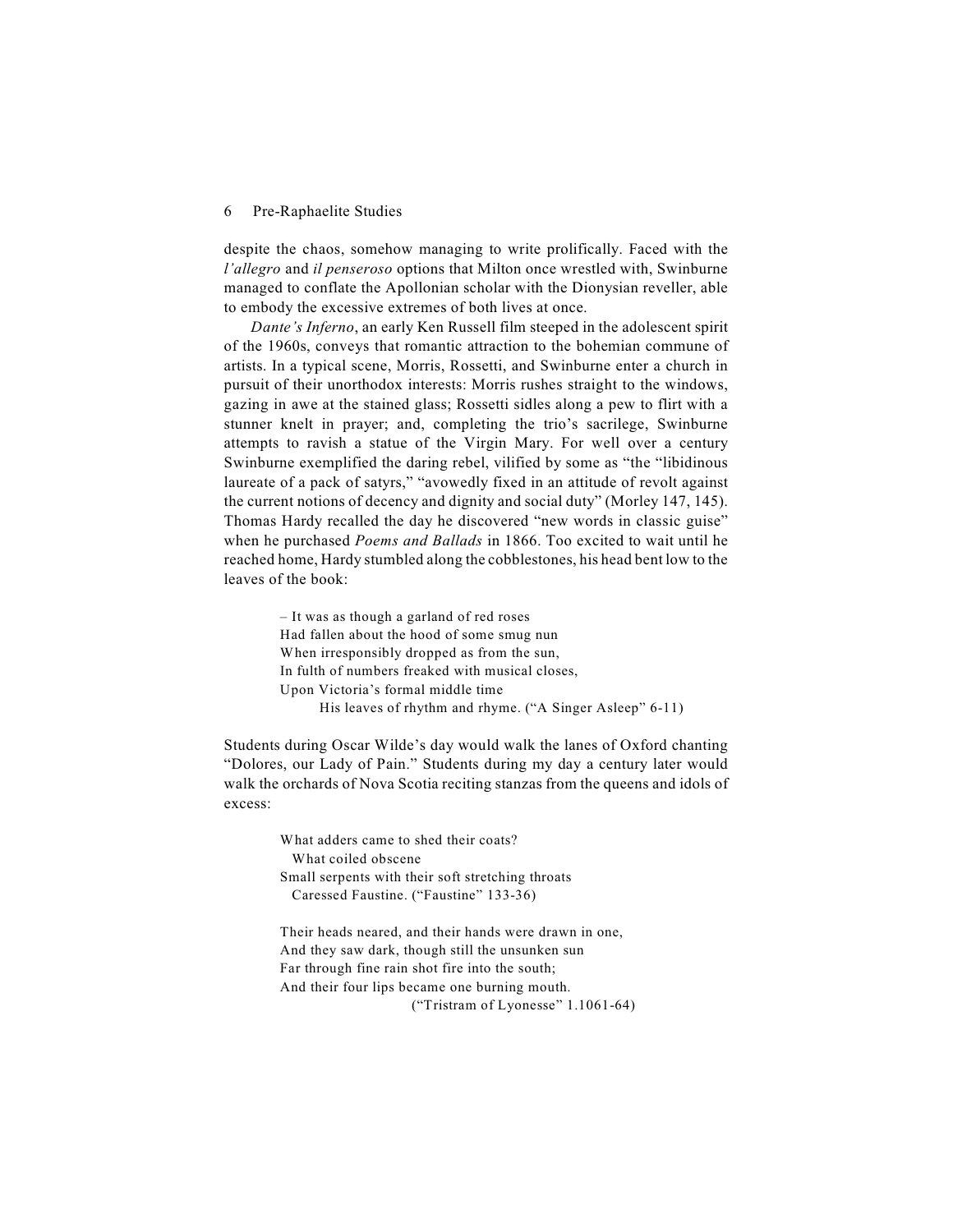## Latham 7

Such recitations were motivated by our schoolboy delight that a serious poet could attract any degree of public attention, let alone an uproar of indignation.

Three preoccupations concerning Swinburne's legacy make his centenary a date to celebrate. The first is his establishment of a new reflexive paradigm for the function of art. The second concerns his mastery of prosody, earning him the crown of the laureate of the lyre, and the third concerns his love for the primordial geography that engulfs most of the earth, earning him the crown of the laureate of the sea.

The first preoccupation concerns Swinburne's role as the most literary of revolutionary artists, one as immersed in the library as he was in the sea. Staying clear of religion and politics as topics for conversation remains today a principle we ignore at our peril; Swinburne set them as his targets for a fullscale assault. But he was no adolescent rebel without a cause; the point of his assault was to launch an ambitious programme to revolutionize our lives through art. As Matthew Arnold had charged, "most men in a brazen prison live" ("A Summer Night" 37), and Swinburne sought to set us free from all the fetters of conventional norms. To change the brazen lives we live we must change the golden realms we envision. Swinburne thus led the campaign to overturn the paradigmatic roles of art that had shifted in cycles over the centuries from the mimetic focus on nature, the didactic focus on the audience, and the expressive focus on the self. To the names of Aristotle, Horace, and Longinus associated with each of those three paradigms, we add the Pre-Raphaelite poet as the vocal proponent of a fourth paradigm: the artist's reflexive focus on art itself. In his reviews, articles, and books of criticism, Swinburne lobbied for this new reflexive, art-for-art's-sake paradigm, the paradigm that would be taken up by Walter Pater and Oscar Wilde, and that remains embraced by artists today who explain their art with the shrug that they just know enough not to get in the way when something happens to work well. Thus Swinburne's assault on the traditional paradigms of art was a triumphant revolution for which he deserves more recognition. Théophile Gautier and Dante Rossetti were earlier proponents of the art for art's sake movement, but Swinburne was its steadfast crusader in criticism ranging from his reviews of Meredith's *Modern Love* (1862) – "the business of verse-writing is hardly to express convictions; and if some poetry ... has at times dealt in dogmatic morality, it is all the worse and all the weaker for that" (632); of Baudelaire's *Fleurs du mal* (1862) – "a poet's business is presumably to write good verses, and by no means to redeem the age and remould society" (998); and of Hugo's *L'Année terrible* (1872) – "the only absolute duty of art is the duty she owes to herself"; to his groundbreaking book, *William Blake* (1868) – "art for art's sake first of all, and afterwards we may suppose all the rest be added to her" (*Major Poems* 387; 380).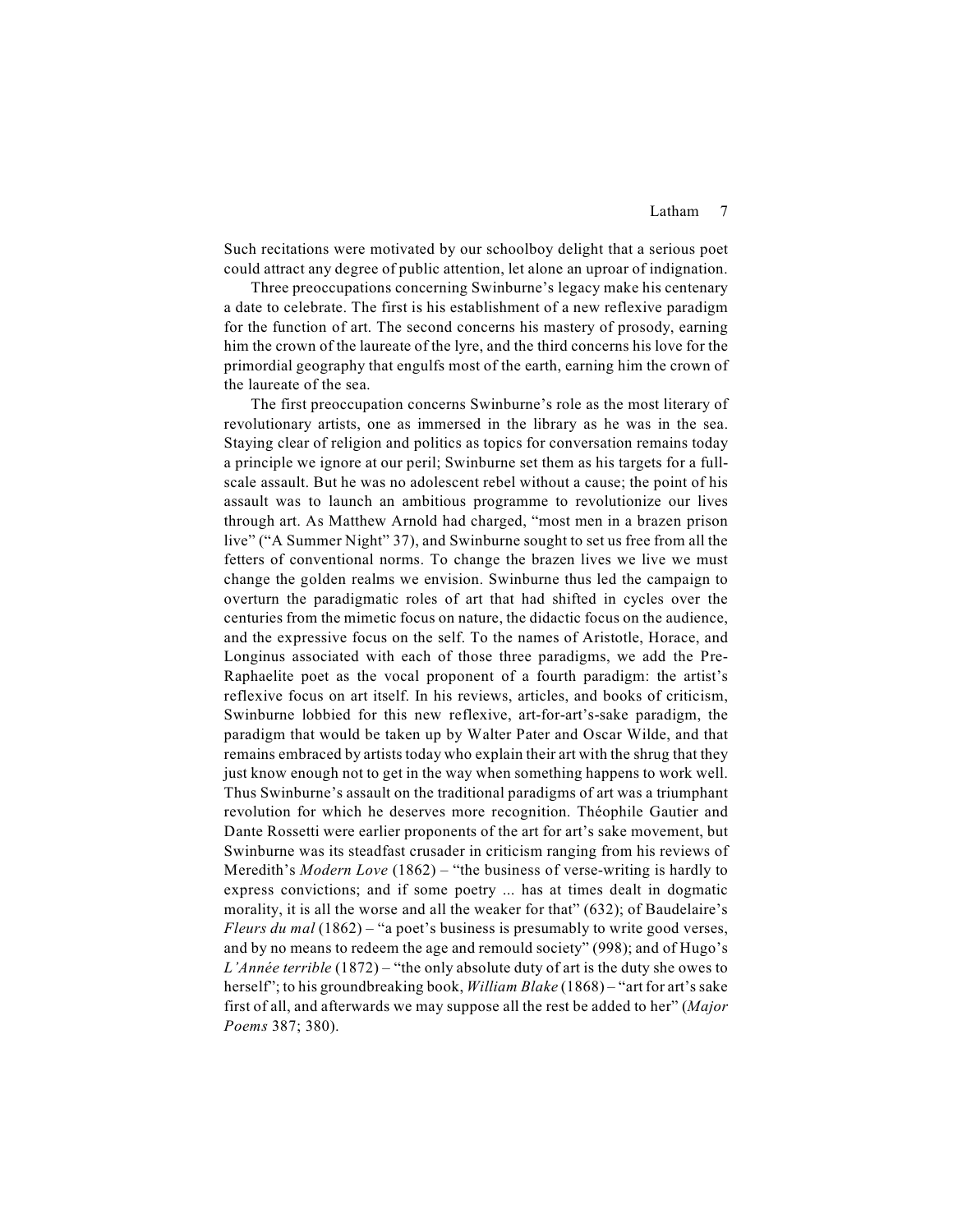This same revolutionary spirit is the subtext of his poetry. Recalling in 1904 his shift from *Poems and Ballads* (1866) to *Songs before Sunrise* (1871), he identified their respective "Hymn to Proserpine" and "Hymn to Man" as "the death-song of spiritual decadence and the birthsong of spiritual renascence" ("Dedicatory" xvi). As a death-song, "The Hymn to Proserpine" is a pagan's lament for the decline of Roman paganism and the rise of Christianity, but moreover, it is Swinburne's lament for our loss of faith in poetry. The suppression of our traditional pagan gods by the zealots of the new Christian God is a regressive effort to replace our literary readings of metaphors and mythology with literal transcriptions of fundamentalist illusions rendered as doctrinal documents. The speaker is suffering no crisis in faith, no confusion over what to believe – the old gods or the new god – because he is a poet who considered the old gods as metaphors and deplores the fashion for reading a new god as a literal phenomenon. To supplant the poetry of pagan myths with fundamentalist readings of a monotheistic world is to supplant vision with dogma, the beauty of song and story with the laws of scripture, the dialectical world of contraries with the authority of a central force repressing the margins.

"Laus Veneris" takes this repressive influence of Christianity to its next stage. As Swinburne clarifies, "the tragic touch of the story is this: that the knight who has renounced Christ believes in him; the lover who has embraced Venus disbelieves in her" (*Major Poems* 366). Typifying the Pre-Raphaelite grotesque, Swinburne exposes the horror of a marauding civilization that makes war, not love: Tannhäuser suffers guilt over his passion for a pagan goddess, but is buoyed with a pride derived from sadistic warfare as god's Christian soldier. Hardened by slaughter, the crusading knight has lost sight of beauty and love, fearing the power of Venus as a stalking predator, feeling the deadly breath of a panther-like lust devouring him: "His head far down the hot sweet throat of her" (269).

Swinburne's Pre-Raphaelite campaign for an art for art's sake paradigm would restore biblical mythology to the golden realm of art, thus liberating us from the nightmares of Christian guilt to the visionary heaven of our imagination. His shift from a religious to a political discourse in *Songs before Sunrise* is a shift to a less sophisticated poetry, as the visions/illusions dichotomy descends from literary to literal fetters. His "birthsong of spiritual renascence" launches his assault on the monarchy and imperialism and his campaign for revolution and liberty. Consistent with his assault on the tyranny of the Christian religion, his political hymns celebrate a renaissance of the secular spirit of humanity. Inconsistent, however, was his surprisingly conservative politics, an ideology which William Rossetti recognized as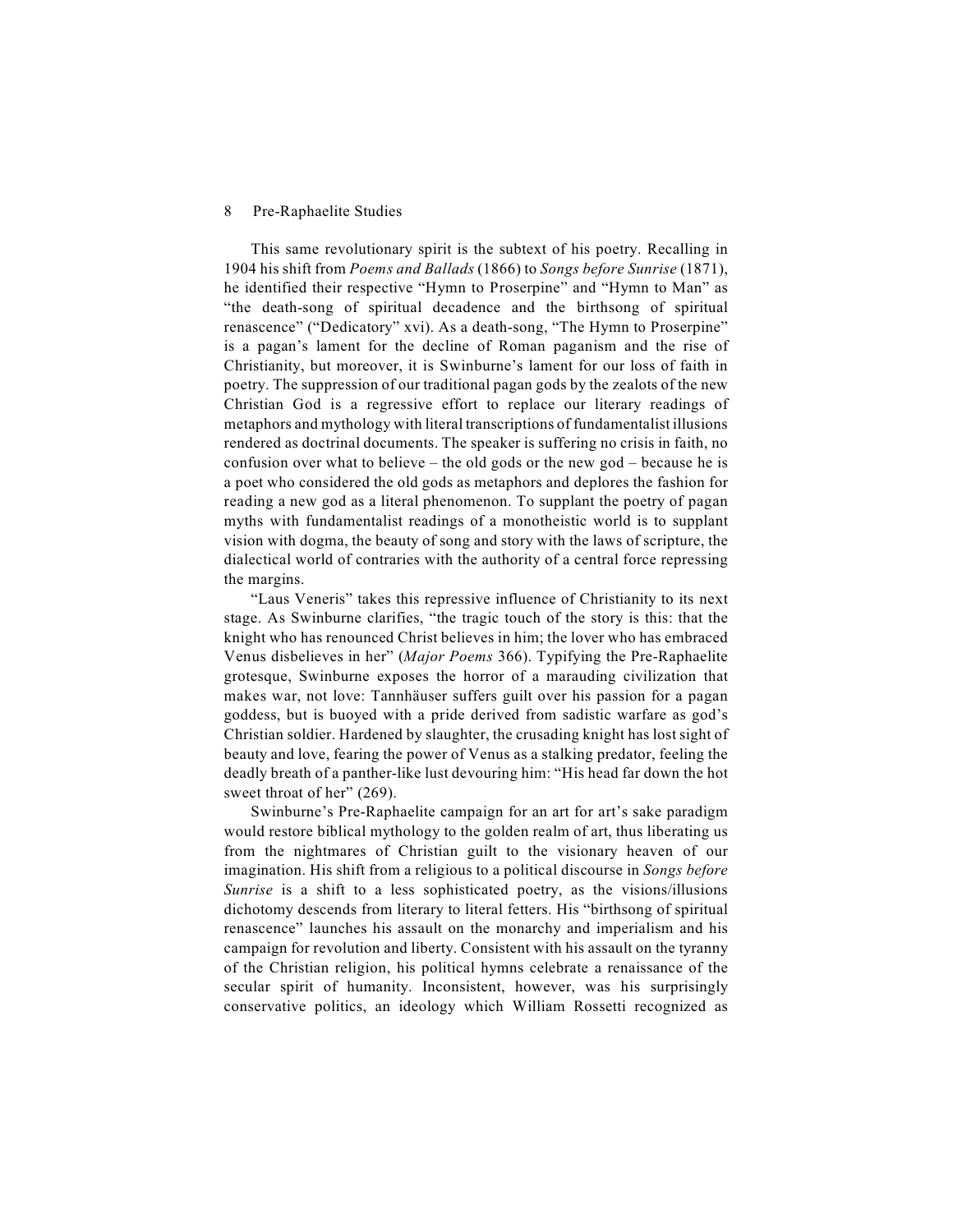## Latham 9

embedded in the aristocratic origins of the family Swinburne failed to disinherit: "He upheld the Southern against the Northern states in the American Civil War; sided with the Turks against the Russians in the war of 1878; loathed Gladstone's Home-rule policy; and believed England to be wholly right in the Transvaal conflict" (Rossetti, *Some Reminiscences* 1:219).

More problematic than his role as the rebel committed to revolutionizing the function of art is Swinburne's second role: the laureate of the lyre. His obsession with prosody raises a question that has perplexed other poets who were masters of a modulated prosody, from Tennyson to Eliot. What is the function of Swinburne's prosody, the insistent regularity of his rhythms and rhymes that subordinates the sense of his argument to its overwhelming sound, reducing the meanings of words to a metronomic tumble of syllabic beats? There are several answers.

What Swinburne wrote of Shelley's poetry is more applicable to his own: "His aim is rather to render the effect of a thing than the thing itself; the soul and spirit of life rather than the living form, the growth rather than the thing grown" ("Notes" 15:380). The effect of Swinburne's oceanic rhythms conveys the force and power of drives and dreams that are biological and psychological, natural and inarticulate, anticipating the semi-verbal efforts of later poets like Dylan Thomas. As Swinburne writes in "Hertha" – "In the buds of your lives is the sap of my leaves.... In me only the root is / That blooms in your boughs" (100; 163-64), so Thomas writes: "The force that through the green fuse drives the flower / Drives my green age."

Even Swinburne's most clearly articulated images can cause confusion by inviting us to misread their inverted connotations. Casual readers invariably confuse the first chorus of *Atalanta in Calydon* – "When the hounds of spring are on winter's traces" – by reversing the startling imagery of spring as a pack of wolves hounding down the winter deer. His chorus is like those illusional puzzles that expose our stubborn insistence to perceive a reversal of reality, reminding us of our habit to half perceive and half create in conformity with our expectations. Poetry must be reread like a song sung over again, and such re-readings deliver an essential gift of art: the surprise of epiphanies. In a perceptive note on the opening of the second chorus of *Atalanta* –

> Before the beginning of years There came to the making of man Time, with a gift of tears; Grief with a glass that ran  $(314-17)$  –

W.O. Raymond explains how these epiphanies arise from Swinburne's habitual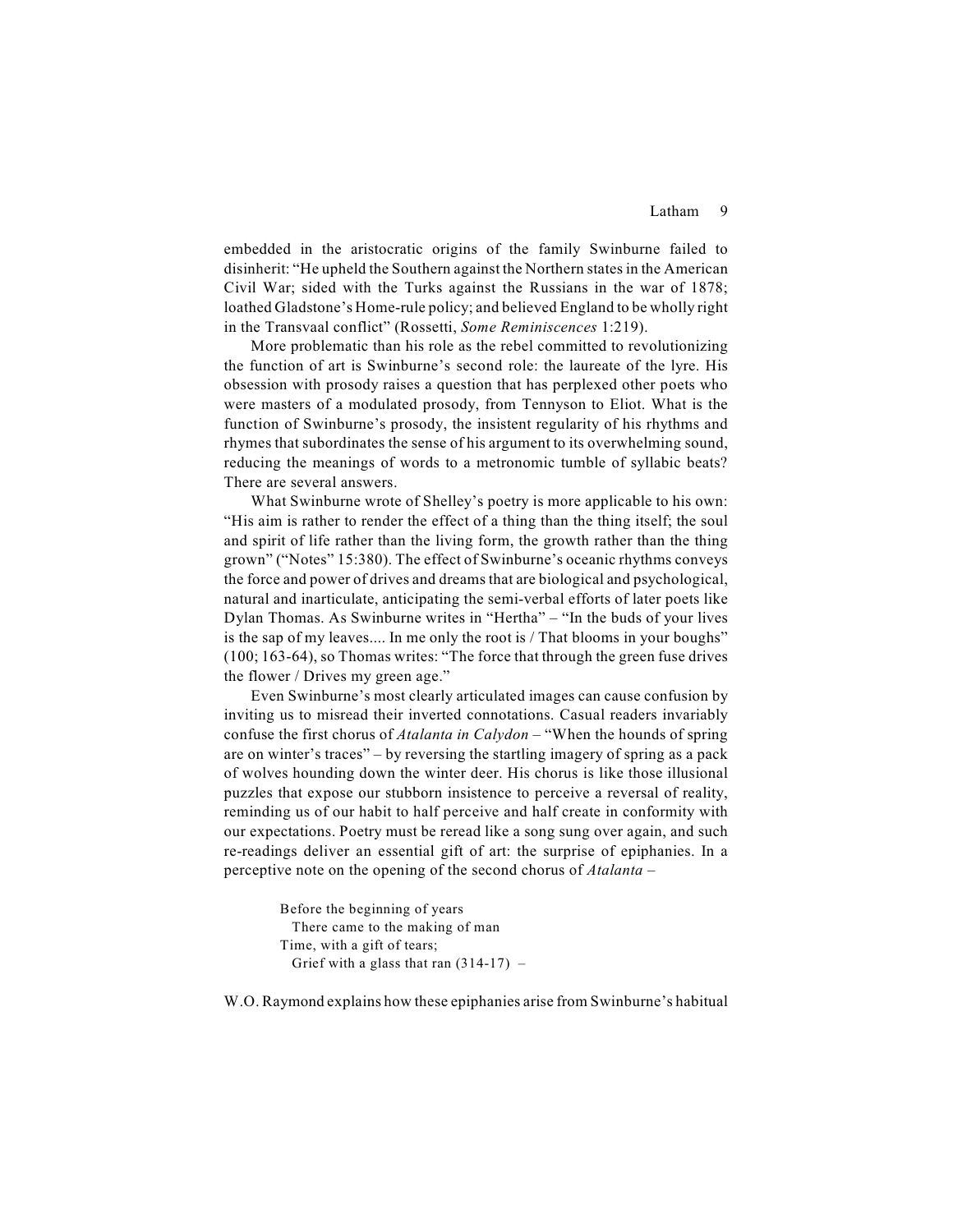antitheses and inversions: "This bold and somewhat forced inversion of the usual attributes associated with Time and Grief is a striking example of Swinburne's fondness for antithesis and paradox, his sense of the identity that may underlie formal distinction" (341). Throughout his poetry Swinburne demonstrates that identity is not a one-dimensional attribute but a complexity of contradictions.

In addition to contributing to these "maker-see" revelations, Swinburne's prosody sustains the flight of poetic vision over the banality of ordinary experience. The secular state of a modern world is the domain of Proserpine, the dominion of destiny. Swinburne fortifies the trance of artifice as the primary defence against the transience of life: "We shall hear, as one in a trance that hears / The sound of time, the rhyme of the years" ("Triumph of Time" 309-10). Through rhapsodic incantation, the spellbinding trance of artifice, we enter "the kingdoms of speech and dream" (375). His rhymes and rhythms, his turns and returns, overpower the limitations of logic to sustain the visionary flight of art, offering the intensity of the dream as a worthy substitute for the drudgery of eternal life.

That Swinburne knew exactly what he was doing with his prosody is evident from one of his last major poems, *The Tale of Balen* (1896). Swinburne bravely adopts for this 132-page Arthurian tale the intricate nine-line stanza of "The Lady of Shalott." However, here the master of mimicry ignores the insistent sing-song rhythm and rhyme of Tennyson's poem. In doing so, he is also clearly abandoning his own style of prosody practised all his life. Instead, he demonstrates a virtuoso performance in manipulating the rigid rhyme scheme (*aaaabcccb*) of each stanza with caesura and enjambement to suppress the rhymes and create the narrative pace of romance with dramatically intense scenes:

> Not many a day has lived and died Since at a tournay late I tried My strength to smite and turn and ride Against a knight of kinglike pride, King Pellam's brother: twice I smote The splendour of his strength to dust: And he, fulfilled of hate's fierce lust, Swore vengeance, pledged for hell to trust, And keen as hell's wide throat. (84)

Critics who cite Theodore Watts-Dunton's comments about Swinburne's tonedeaf indifference to music as evidence that Swinburne's prosody is a misguided exercise in monotony should read *The Tale of Balen* for another side of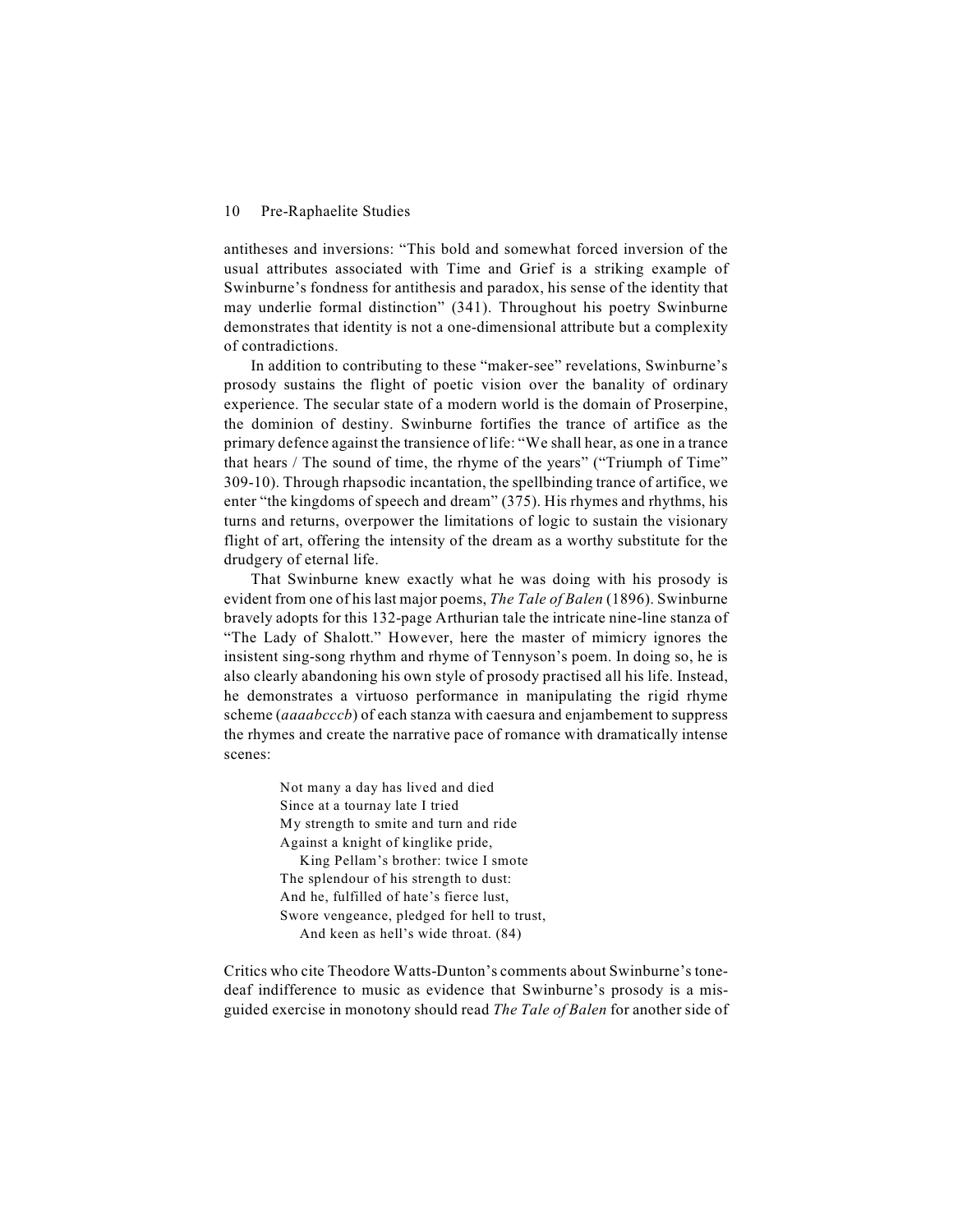Swinburne, as he departs from the intensity of song to practise the continuity of story, mastering the leisurely pace that balances anticipation with the unexpected.

The key to Swinburne's liminal "kingdoms of speech and dream" is the sea, the third preoccupation central to his poetry. Swinburne once confessed that he was dumbfounded by Shelley's interest in boating, explaining that he himself could not be *on* the water, but had to be *in* it: not wading in a pool or brook but embracing the challenge of the open sea or the cold depths of mountain lakes. Though, again, as a swimmer, Swinburne loves the liminal locale of the shoreline: "A sail to seaward, a sound from shoreward" ("Neap-Tide" 26).

A sustained passage from "Tristram of Lyonesse" (8.405-566) is among the best evocations of his love of the sea: from a delight in its waves to an awe of its primordial power. As Tristram awakens before dawn to the sound of the surf, the poem progresses from the beckoning call of the lunar tide in the dark to the sublime sight of the infinite sea at dawn, from the shoreline of the strand where Tristram stands to the horizon where the sea merges with the sky. Tristram breathes in the full beauty of the seascape before he splashes into the saltwater as a child rejoicing in the return to his mother's breast (8.478-81), as a sibling at play – "wrestl[ing] with the sea / For pure heart's gladness and large ecstasy" (8.426-27), and as a lover embracing his bride "with amorous arms made wide / To take the bright breast of the wave to his / And on his lips the sharp sweet minute's kiss / Given of the wave's lip" (8.492-95). A consummation follows the delight, rapture, and "joy full souled" of Tristram in the surf, first in play with the "white hurtling heads of waves" (8.436), and secondly after the sea stages an exemplary seduction: with each of its waves, all of its limbs, aflame with desire to embrace the young sun, the "bright rough shuddering sea" aspires to lap and wrap the sun within the depths of its heavenly foam (8.498-510).

As the whitecaps blossom in the sun, a rush of metaphors mounts and tumbles with descriptions of the sea as both a meadow in bloom and a starlit sky – the land, sea, and sky merging into a heavenly harmony where "all the rippling green grew royal gold" (8.511). This fusion of Edenic green and Arcadian gold as the colour scheme of paradise is repeated in Swinburne's personal recollection of a swim in the sea: "I was in Heaven. The whole sea was literally golden as well as green – it was liquid and living sunlight in which one lived and moved and had one's being ... far more glorious than even Dante ever dreamed of in his Paradise" (*Letters* 5:275). Tristram's swim – beginning with the invocational call from the sea and a vision of the sublime at dawn – moves from immersion to renewal; the renewal is not a spiritual resurrection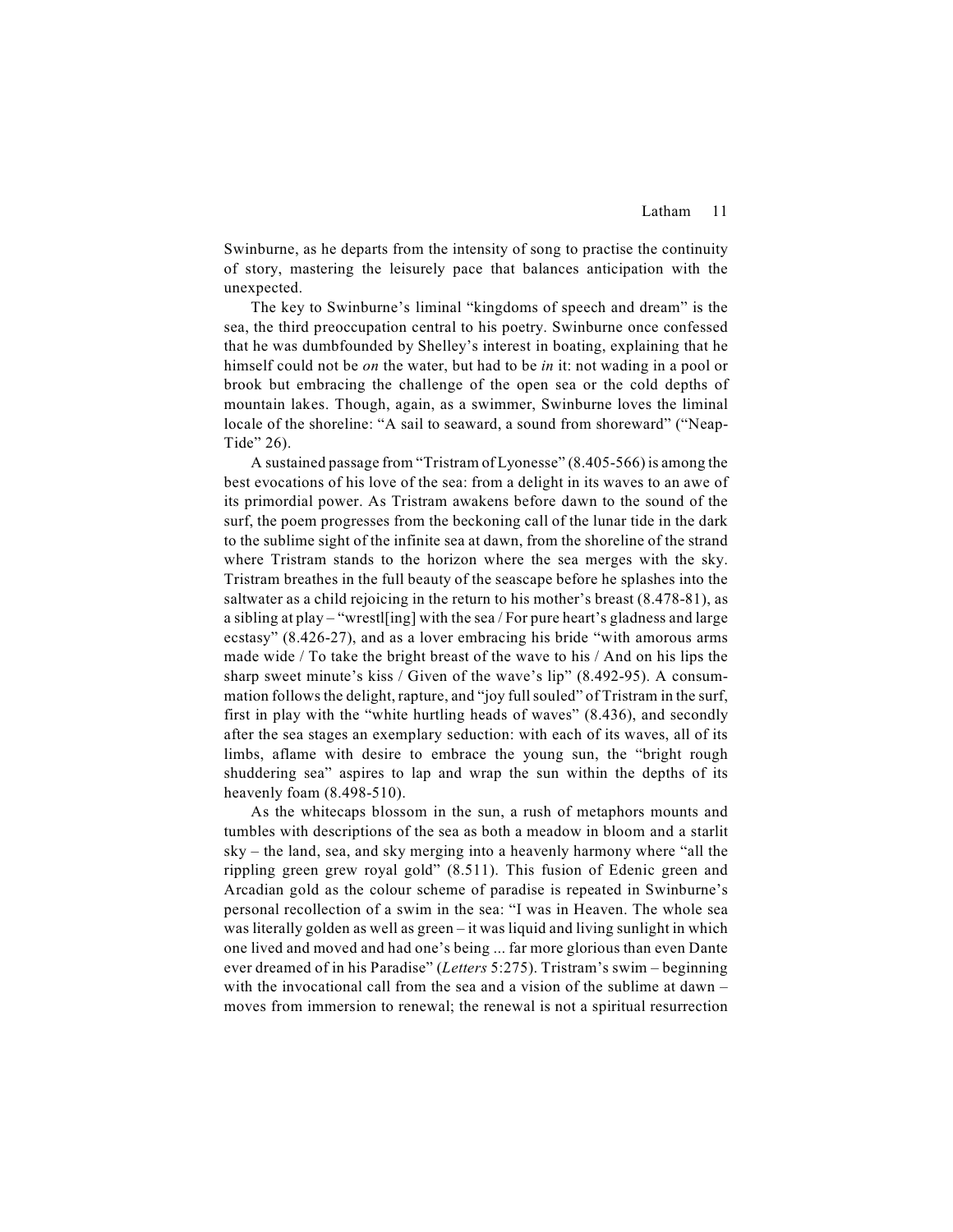but a physical and mental revitalization after comprehending the infinite in the form of the intensity of momentary experience, recognizing the music of the spheres as "a note of rapture in the tune of life" (8.506). Immersed in the surf – whether nourished by the bonding relationship with a maternalsea, the joyful games with a playful sea, the self-transcendence with a beloved sea, or the visionary art of a heavenly sea – the swimmer feels both afloat and in flight, a physical sensation similar to the soaring flight of poetic vision.

If his political rhetoric could sometimes ring hollow because it arose from a brash spirit of rebellion, his visionary poetry generally has the conviction of inspiration springing from a deeper source, not from what he disliked, but from what he loved: this passion for the primordial power of the "interminable sea" ("Dedicatory" xxii). The passion ranged from glee – "Rejoice in the roll and clash of breakers" – to awe: "Brief as the breaking of a wave / That hurls on man its thunderous grave" (*Tale of Balen* 3.10-11). It is a passion equalled by no other poet. Hardy's elegy briefly but accurately echoes Swinburne's depictions of the sea, from the havoc on the shoreline – the "frothy manes" recalling Walter Crane's portrait of the breakers as a stampede of cloud-white stallions – to its sublime dominion beyond the horizon – the "world-encircling deep..., the heaving hydrosphere" ("A Singer Asleep" 49; 31, 36).

The vast realm of our unexplored and unfathomable world, at once ancient and current: this is the realm of our lives on earth that interests Swinburne, analogous with the realm of our imaginations. Not the diversions of intellectual issues, but the primordial forces of biological drives and psychological retreats: these are the oceanic forces through which we align our physical lives with our visionary projections, the metaphors by which we read the artistic order of the imagination. As Swinburne articulated in his study of Blake, artists explore the imagination through two operative orders of imagery: a dialectical pattern and a cyclical pattern. These two orders correspond with the two basic elements of literature: conflict and metaphor. The dialectical pattern of imagery exemplifies the dramatic tension of such warring contraries as fire and frost, womb and tomb, hero and villain. The cyclical pattern of imagery follows such cosmological repetitions as springing into summer, falling into winter, and a potential renewal with the return of spring. For Blake, the two orders deliver us from such oppressive abstractions as good and evil by means of characterizing them as visionary narratives about gods and devils. Swinburne employs the two orders to clarify our vision of those primordial forces of the submarine and the subconscious, tidal impulses springing forth and falling back. His hymns to liberty and psalms for Sappho may be equally political as visionary songs of freedom, but the freedom is limited to overcoming the pressures of personal suppression and public decorum. There is no escaping the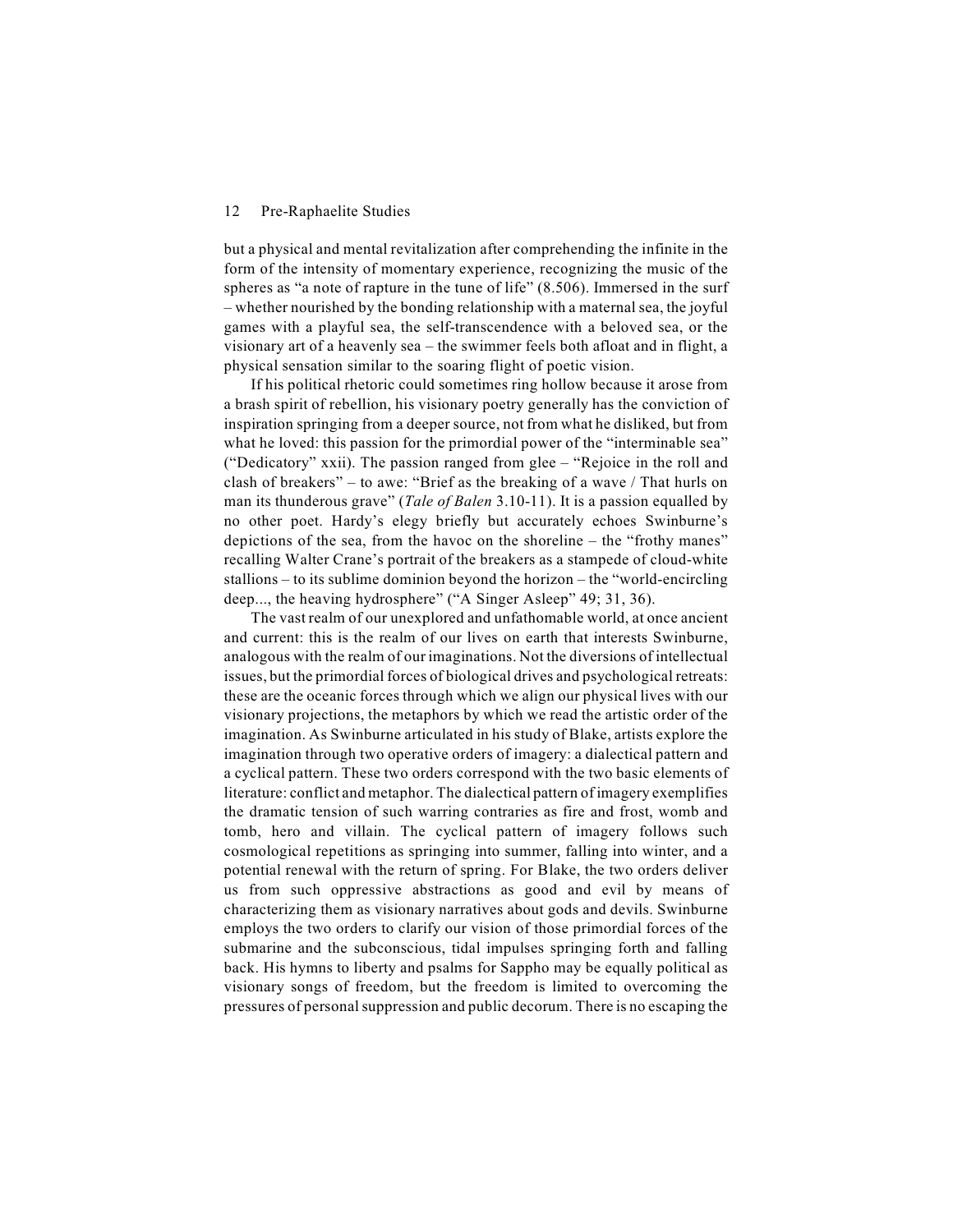primordial forces of the natural order of things, nothing beyond the respite provided by the heroic effort to sustain the flight of poetry, the power of art over life. Swinburne is all too well aware of the fine line between the two sides of language: one inspiring visions, the other exposing illusions.

The fourth chorus of *Atalanta in Calydon* typifies Swinburne's life-long views on the power of words, the transience of life, and the ultimate power of death. Words here hold only a demonic power: the premonition of death "that madness and the infatuate heart may breed / From the word's womb" (1042- 43). Language enables us to articulate our predicament – that "A little fruit a little while is ours / And the worm finds it soon" (1100-01) and that we are but "transitory and hazardous, / Light things and slight" (1154-55). The chorus further warns that language breeds and exasperates the conflict of binaries: "Thou has sent us sleep and stricken sleep with dreams / Saying, Joy is not, but love of joy shall be" (1162-63). But Swinburne resists the cynicism of silence sung aloud by this fourth chorus which contends that "Loud words and longing are so little worth," that "sharp words and wits pluck no fruit" (1195, 1201). However true it may be that "words divide and rend," Swinburne does not agree that a stoic "silence is most noble till the end" (1203-04). The penultimate question at the conclusion of the play – "Who shall tame them with their song?"  $(2315)$  – suggests that no one can bind or tame or smite the gods who govern our lives, but reminds us that song may provide us with the means to live our lives within a vision of a better world.

Similarly, in "The Triumph of Time," there is little in life we can ever hope to save from the tides of change: a "weed from the water, grass from a grave, / A broken blossom, a ruined rhyme" (87-88). Even Shakespeare's "powerful rhyme" lasts little longer than the ruins of marble and gilded monuments (Sonnet 55), all lost for Swinburne beneath the worn grass and weed. In one poem after another he returns to our fruitless existence, to the failure in our lives to achieve fruition. To expect otherwise is to close our eyes to the reality of our "transitory..., slight" lives. But the intensity of poetry offers another reality: the revised rhyme, polished to perfection, sustains us in flight for as long as we read. Reading the new Pre-Raphaelite aesthetic practised by Morris and Swinburne, Walter Pater learned that "we have an interval and then we cease to be. Some spend this interval in listlessness, some in high passions, the wisest in art and song." The new fruit to pursue is understood to be the wisdom of "a quickened, multiplied consciousness..., the poetic passion, the desire of beauty, the love of art for its own sake" (153). The principle of art for art's sake is not intended to excuse artists from considering their responsibility towards external referents. Rather it is a positive assertion that the mental world of art we envision is more important than the physical world of nature we experience.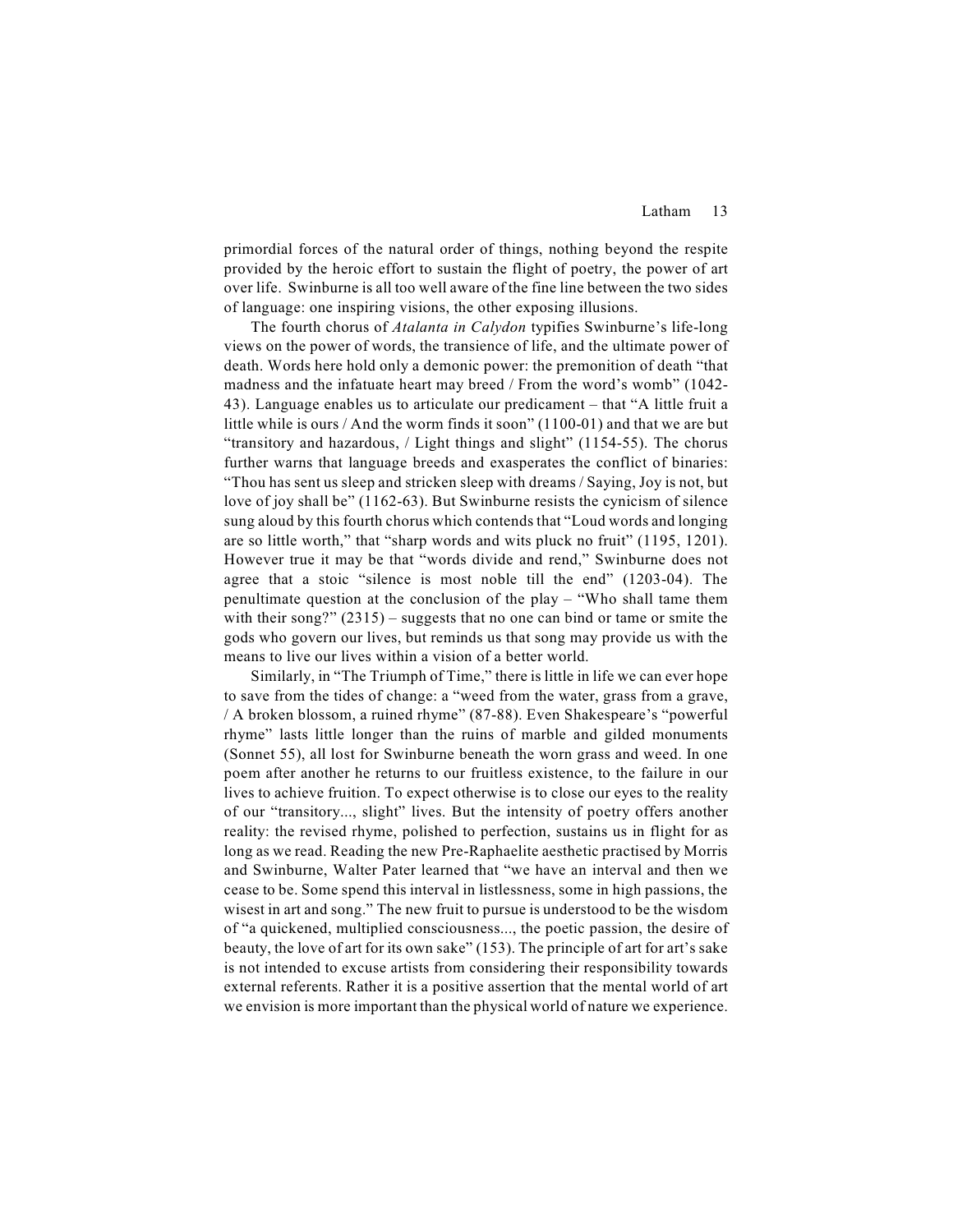In their romantic reverie, Tristram and Iseult can laugh "upon some dream too sweet for truth / Yet not so sweet as very love and youth / That there had charmed her eyes to sleep at last" (2.459-61). But when such "love and youth" are presented in heroic art we find a higher truth too sweet for life, whether it is experienced in the Wagnerian passion of an opera like *Tristan und Isolde* or in the elevating poetry of a play like *Antony and Cleopatra*, where Shakespeare contrasts art and life, as the majestic poetic imagery of Cleopatra conjured by Enobarbus dwarfs the petulant personality of the living queen we encounter on stage. Like Shakespeare, Swinburne reminds us that fictional characters do not serve as models for our own limited lives but rather they demonstrate the power of "shadows hot from hell" ("Ave atque Vale" 165), the passionate forces of a world too grand for individual lives. Reading "Tristram of Lyonesse," we come to recognize the two lovers as personifications of the sun and the sea.

To sustain the flight of poetic vision amid the shadows of such forces, Swinburne writes an intense verse of antithetical words, alliterative lines, and an overwrought rhythm and rhyme. With the artifice of melodic language as the sole respite from the force of nature, his signature poetry inspires us to achieve that "multiplied consciousness" of poetic passion arising from "the love of art for its own sake," what Samuel Beckett would call "word-storming in the name of beauty" (*Letters* l). Imagining "a wave of the sea turned back in song" ("Triumph of Time" 356), Swinburne measures his own success in terms of "being now no more a singer, but a song" ("Thalassius" 474), and thereby, like Meredith in "The Lark Ascending," challenges us to soar within the song for as long as we can sing.

## Note

1. And like Swinburne's own expression in "Neap-Tide": As bells on the reigns of the fairies ring The ripples that kissed them rang, The light from the sundawn sprang, And the sweetest of songs that the world may sing Was theirs when the full sea sang. (36-40)

## Works Cited

Beckett, Samuel. *Letters of Samuel Beckett*. Vol. 1. 1929-1940. Ed. Martha Dow Fehsenfeld and Lois More Overbeck. Cambridge: Cambridge UP, 2009.

Crane, Walter. *Neptune's Horses*. 1893, oil on canvas, 34 x 84 inches; Neue Pinakothek, Munich.